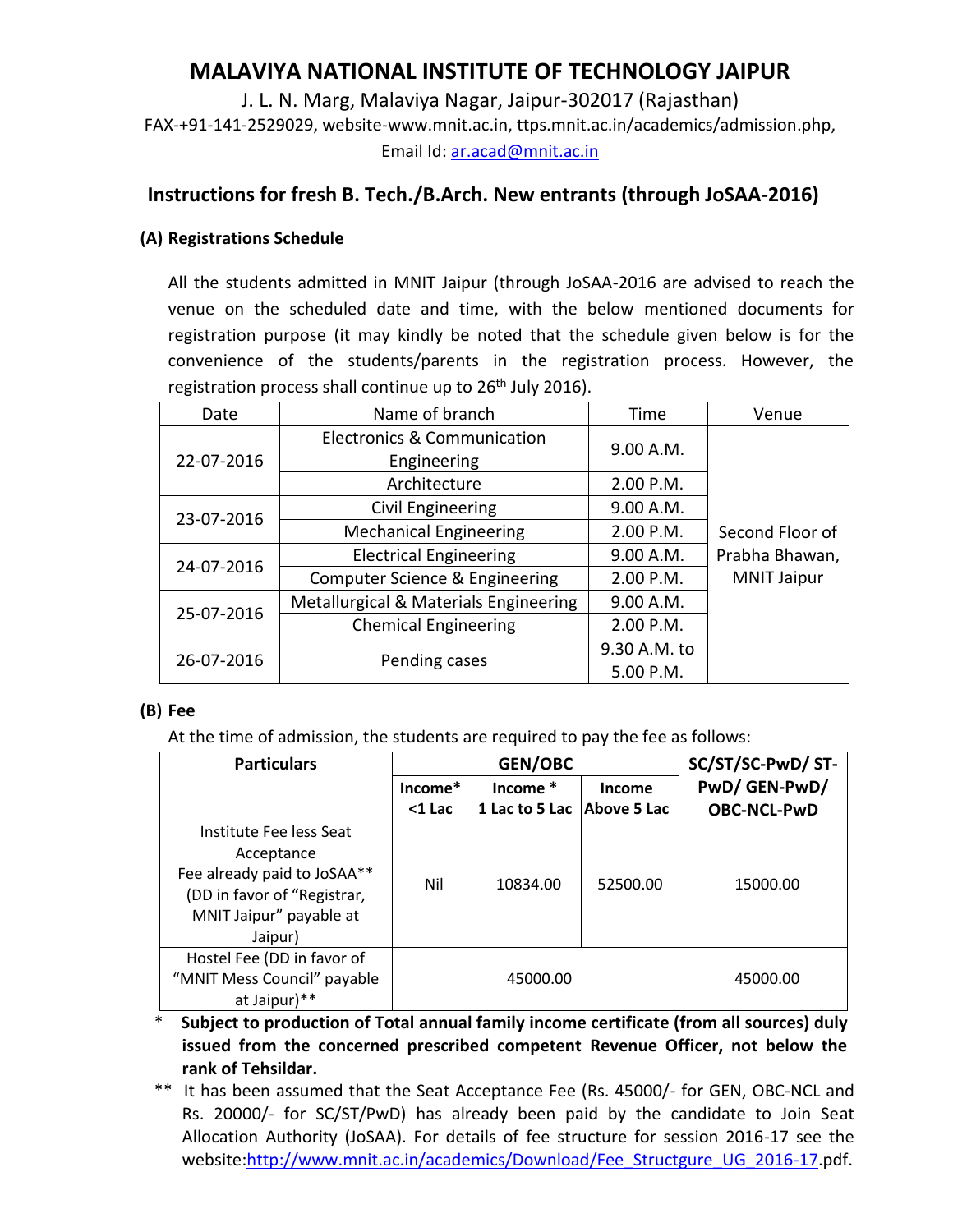## **(C) List of the documents to be brought for verification at the time of registration**

- (1) Provisional Seat Allotment Letter
- (2) Original Admit Card of JEE (Main) 2016
- (3) One passport size photograph identical to the one pasted on the JEE (Main)-2016 application form.
- (4) Score Card of JEE (Main) 2016 issued by CBSE/JEE (Main) (downloaded score card is acceptable).
- (5) Photo ID proof issued by Central Govt./State Govt./last attended School/12th Admit Card.
- (6) )Medical Report on the format given on JoSAA website (to be uploaded on website)
- (7) Class X marks sheet as proof of date of birth and name of candidate
- (8) Class XII (High School) Board Certificate and Marks sheet of qualifying examination as proof of State code of Eligibility.
	- (a) If the candidate has passed the qualifying examination from outside India then passport is required for determining the 'State code of eligibility'.
	- (b) For Indian nationals passing the Class XII (or equivalent) examination from Nepal/Bhutan, the state code of eligibility will be determined on the basis of permanent address in India as given the passport of the candidate.
	- (c) Proof of place of examination center of the final examination from the National Open School for candidates having Senior Secondary Certificate; this is required for determining the 'State code of eligibility'.
- (9) Category (SC/ST) certificate, in the format given on JoSAA website (issued by competent authority)
- (10) Certificate of category of OBC-NCL (Central list), if applicable, is to be issued by the competent authority in the prescribed format given on JoSAA website and should clearly mention that the candidate belongs to Non Creamy Layer. The certificate should have been issued based on the parental income in the financial year 2015-16 viz.  $1^{st}$  April 2015 to 31st March 2016 onwards.
- (11) Certificate for Personals with Disabilities (PwD), if applicable (on JoSAA website). The certificate should b e issued from a duly constituted Medical Board. The certificate would be valid for a period of 5 years for those whose disability is temporary. For those who acquired permanent disability, the validity can be shown as permanent. Certificate not issued by a Medical Board or invalid/expired on the date of reporting shall not be accepted in any case.
- (12) Transfer Certificate/Migration Certificate submitted in original alongwith above original certificates, candidates are advised to being following:
	- 1. Printout of locked choices and terms and conditions taken from the JoSAA website and duly signed by the candidate.
	- 2. One set of self-attested copies of all the documents listed above. The originals will be returned after verification and self-attested copies will be retained by the Institute.
	- 3. One passport size photograph identical to the one pasted on the JEE (main) 2016 application form (soft copy of photograph in jpeg format of size: 320X320 pixels in also required for uploading on ERP)

If the original certificates are not in Hindi/English, duly certified Hindi/English version translation of such certificates will be required at the time of document verification.